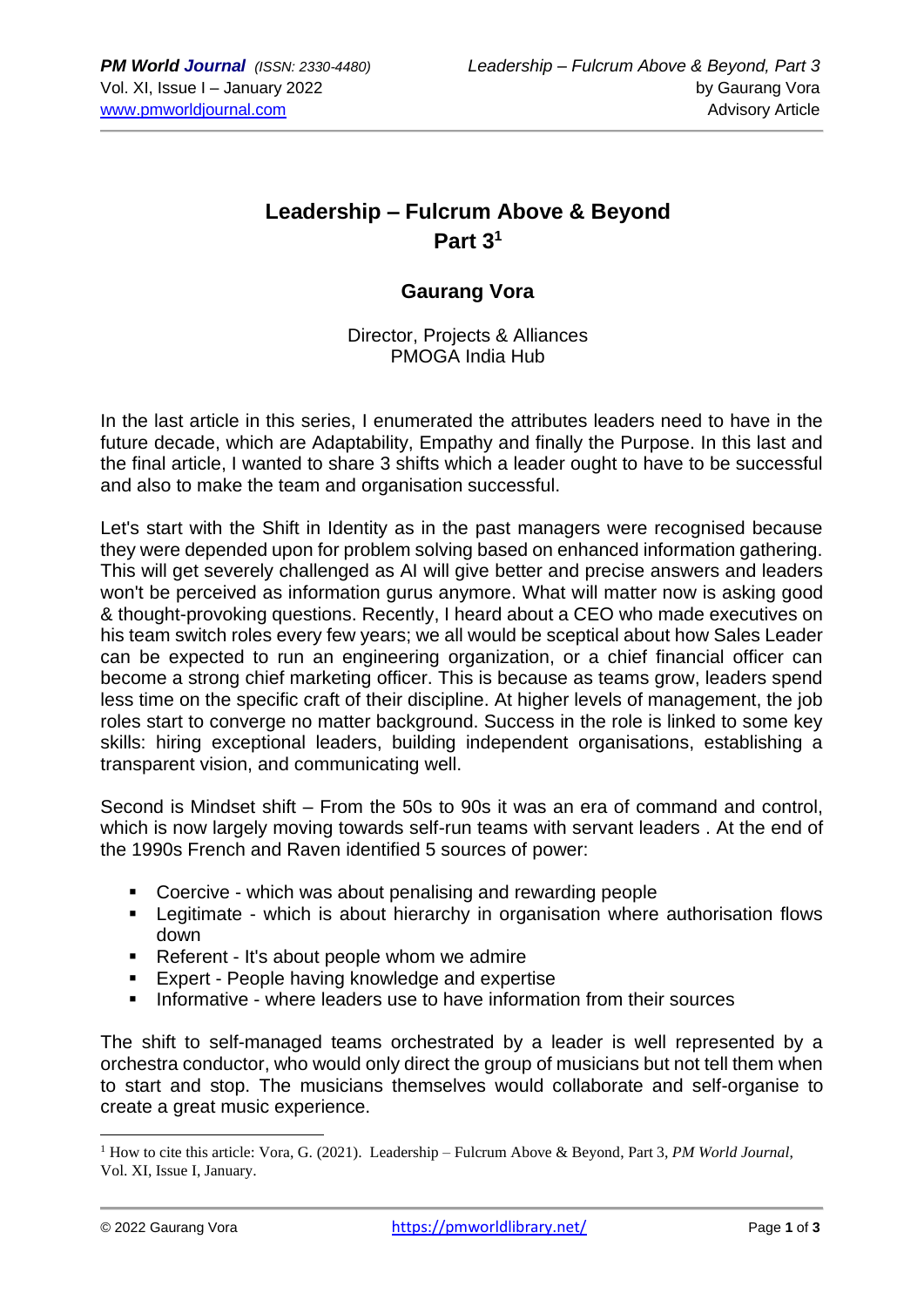In 1985 a white paper was published in which Meindl said - should we replace the romantic view of unitary leadership and examine leadership not as a property of an individual, but as a collective phenomenon that is shared among the team. Edgel shine is a well-known consultant and whenever he enters an organisation for a consultancy, he says I am a consultant and don't have all the answers similarly we are leaders and don't have all answers, but we can collectively find the answers.

And the third shift is a shift in the Perceived Intelligence - In past, there was focus on the cognitive intelligence of leaders but now it is shifting to emotional intelligence. In the VUCA world leaders need to have emotional intelligence as scenarios are developing and so are the answers or solutions.

We all know if diverse teams are managed well with emotional intelligence (EQ), with inclusive culture, then the results are fantastic. There are 4 emotional intelligence elements that will help leaders create balanced EQ

- Identification: Identify my own and other people's emotions
- Understanding: What are the trigger points as in where those emotions are coming from
- Environment should the team be in positive or negative mode? The environment should be conducive for the task to be accomplished
- Regulating/Managing: my own and others' emotions

Leaders should create an environment where teams can foster growth, to create that kind of environment where there is understanding and sharing of each other's emotions.

In the first article, we looked at some views about what Leadership means, Gartner survey establishing the need for being different than before and the three mantras of being a Futuristic Thinker, to serve the people and be passionate about leadership.

In the second article, we saw that leadership is about providing people with direction coupled with energy - motivating and inspiring, making people enthusiastic to achieve goals. People cannot choose their managers, but followers can decide by whom they feel led. People follow those whom they trust. Uncertainty increases anxiety and stress, in such times, people look for direction from leaders.

Finally, I would like to conclude by saying starting with me and everyone else who is in a leadership role, we must lead ourselves well first if we are to effectively lead and set the example for others to follow.

#### **Acknowledgment & References**

- 1. [The Romance of Leadership on JSTOR](https://www.jstor.org/stable/2392813)
- 2. [Emotional intelligence: Do you know the four basic components? | HRZone](https://www.hrzone.com/perform/people/emotional-intelligence-do-you-know-the-four-basic-components)